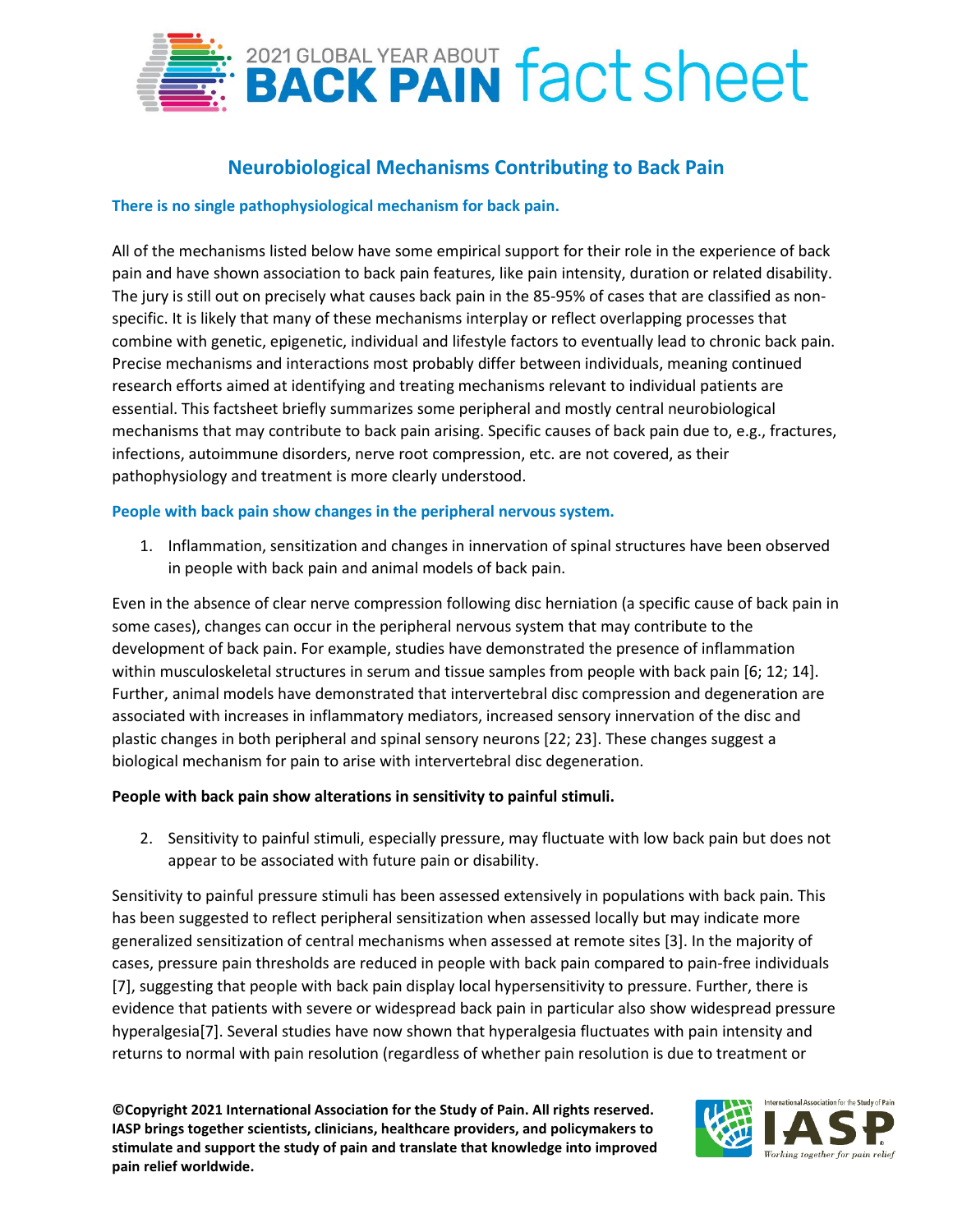natural history) [7; 19; 20; 26; 31]. There is also no evidence of prognostic value from these thresholds [16; 18; 25]. Taken together, this suggests that local and widespread hypersensitivity to pressure, or tenderness on palpation as the clinical correlate, may not give any insight into future prognosis, but may serve as a tool to confirm and/or monitor changes in pain state over time.

3. People with low back pain often show enhanced pain facilitatory measures (pro-nociceptive mechanisms), but this may be the result of ongoing nociception.

By examining increases in pain perception or reflexive withdrawal following repeated noxious stimulation, many research groups have quantified temporal summation of pain in back pain patients. This measure is commonly enhanced in those with low back pain and shows some relation to pain severity [7; 21]. In fact, as this is a relatively homogenous finding, some studies have suggested reflex measures of facilitation to be a potential discriminative tool in low back pain patients. However, recent evidence suggests that this enhancement in facilitation may resolve as pain subsides, thus may just reflect ongoing nociception consistent with the original theoretical underpinnings[15].

4. People with back pain show reduced endogenous inhibitory measures (anti-nociceptive mechanisms).

Many psychophysical studies have used conditioned pain modulation, a test of how well individuals inhibit the experience of one painful stimulus in the presence of another tonic painful stimulus, to compare endogenous descending inhibitory function between people with and without back pain. These studies, when meta-analyzed, indicate that people with back pain show impairments compared to controls, which is associated with increased duration and severity of low back pain [7; 21]. Functional magnetic resonance imaging (fMRI) studies also show reduced connectivity between prefrontal regions and the periaqueductal gray [38] – a region critically involved in integrating cortical influences on descending noxious modulatory pathways. This has been interpreted as a reduced ability to cortically initiate descending noxious inhibition. It is not yet clear if impairments in descending inhibitory capacity increase over time with ongoing pain, as observed after nerve injuries in both humans and animals[5; 9], or if this predisposes/contributes to pain development. Some preliminary evidence suggests impaired endogenous inhibition may precede idiopathic neck pain onset [30], but replication and elaboration of this finding is needed.

5. Increased sensitivity to cold stimuli has been found in people with neck pain and may relate to prognosis, but this relationship may be mediated by psychological factors.

Hypersensitivity to cold has been demonstrated in populations with Whiplash-Associated Disorder [33], and was one factor included in a clinical prediction rule for more severe symptom development [27]. However, these research groups have also observed relationships between cold pain thresholds and psychological factors, such as pain catastrophizing or stress, which have also independently been associated with poor prognosis in pain populations.

**People with back pain show changes in cortical structure, excitability and connectivity.** 

6. Reduced gray matter volume has been observed in people with back pain

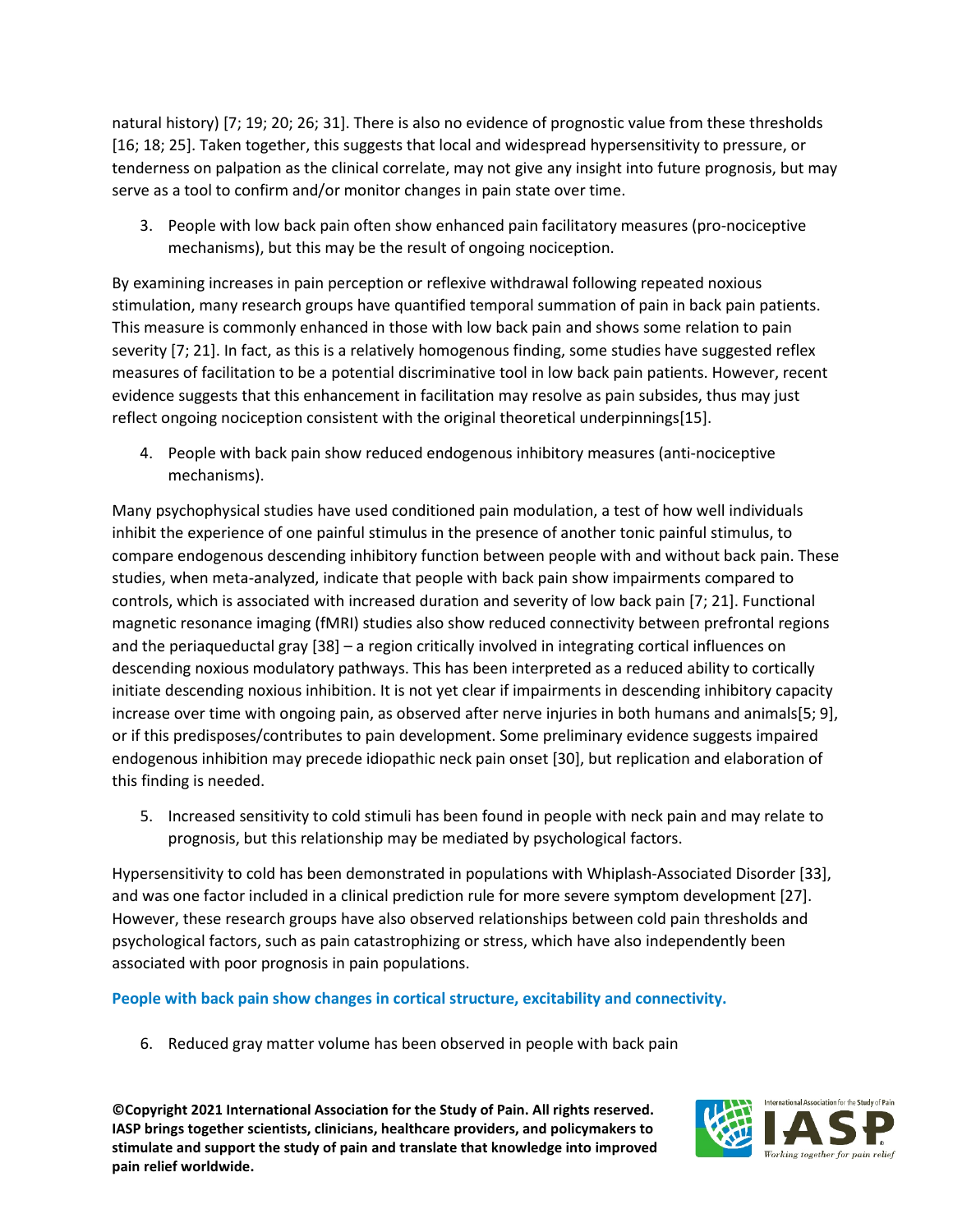Several papers have identified reduced whole-brain gray matter volumes, with gray matter loss primarily in the dorsolateral prefrontal cortex and thalamus of chronic low back pain patients [2; 4]. In these studies, this gray matter loss was more severe in those with neuropathic pain components or increased disability. As these regions participate in processing and modulation of pain-related information, and as some variance in gray matter loss was explained by pain-duration, it was theorized that this was due to overuse. Such changes have also been shown to be reversible [29]. The precise relevance and impact of these differences in cortical gray matter is yet to be elucidated.

7. People with back pain show changes in cortical representation of trunk muscles.

Studies have demonstrated so-called 'smudging' of the motor cortex maps in people with back pain compared to pain-free individuals[8; 28], which shows some association to back pain intensity [28]. This means that when looking at muscle activation in response to magnetic stimulation of the motor cortex, there are less clearly defined regions producing responses in each of the muscles or generating motor patterns. This may be related to the change in postural behavior of these individuals [35], where movement variation is reduced in an effort to avoid provoking pain. A large ongoing trial is examining whether this 'smudging', among other factors, is related to pain progression [11], but results are not yet finalized.

8. People with back pain may show altered cortical homeostatic responses.

When two consecutive bouts of brain stimulation intended to inhibit cortical excitability are applied, pain-free healthy individuals will typically show a homeostatic response. This means that, despite usually being inhibitory, an excitatory response will be observed following the second bout of stimulation, interpreted as a homeostatic mechanism for maintaining excitability within safe limits. In low back pain patients, however, experimental evidence suggests that this mechanism may be impaired, potentially contributing to maladaptive plasticity and pain persistence [34].

9. Connectivity between brain regions may be altered in people with back pain.

A growing number of studies are showing that functional connectivity between specific brain regions in people with low back pain is different from pain-free individuals. Further, these patterns of connectivity seem to change during the transition from acute to chronic pain from sensory-discriminative networks to networks more commonly associated with affective processing [36; 37; 39]. The impact of such changes is yet to be fully understood.

10. Various somatosensory deficits may also be present in back pain populations.

Some studies have shown sensory discrimination, e.g. two-point discrimination and graphesthesia, to be impaired in people with back pain compared to pain-free individuals [1; 10; 13; 17], and have been linked to structural changes in the somatosensory cortex [13]. Further, body image and perceptions of the back's appearance and function can also be distorted in people with low back pain, and these distortions show some relation to both tactile acuity and clinical features [24; 32]. These findings indicate changes in somatosensory processing in people with back pain that may be amenable to intervention by sensory feedback or retraining where relevant.

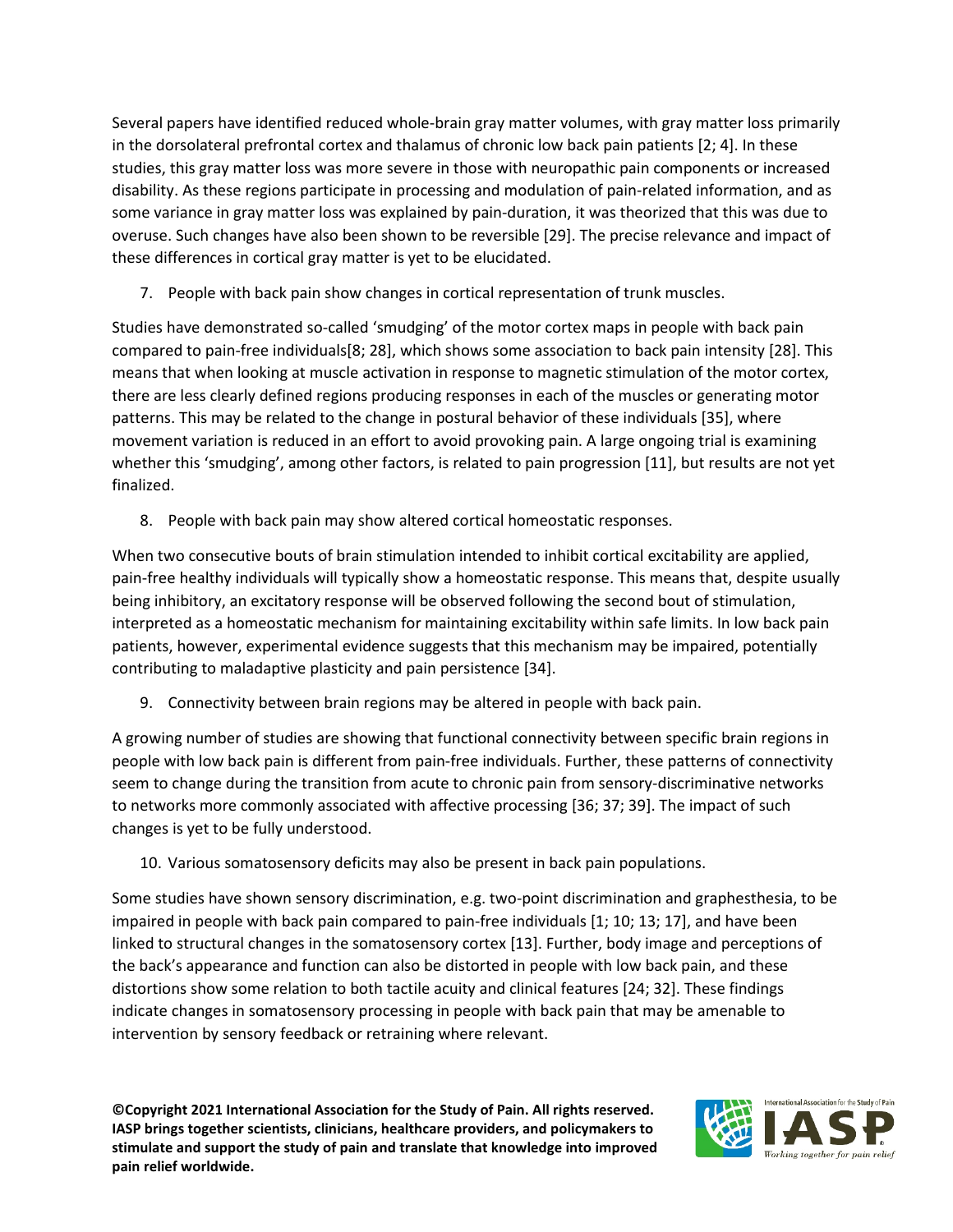**As presented here, many different neurobiological mechanisms may play a pathophysiological role in back pain development or maintenance. The precise nature and contribution of each mechanism within individuals and subgroups of people with back pain remains to be elucidated.** 

#### **REFERENCES**

- [1] Adamczyk WM, Saulicz O, Saulicz E, Luedtke K. Tactile acuity (dys)function in acute nociceptive low back pain: a double-blind experiment. Pain 2018;159(3):427-436.
- [2] Apkarian AV, Sosa Y, Sonty S, Levy RM, Harden RN, Parrish TB, Gitelman DR. Chronic back pain is associated with decreased prefrontal and thalamic gray matter density. J Neurosci 2004;24(46):10410-10415.
- [3] Arendt-Nielsen L, Morlion B, Perrot S, Dahan A, Dickenson A, Kress HG, Wells C, Bouhassira D, Mohr Drewes A. Assessment and manifestation of central sensitisation across different chronic pain conditions. Eur J Pain 2018;22(2):216-241.
- [4] Baliki MN, Schnitzer TJ, Bauer WR, Apkarian AV. Brain morphological signatures for chronic pain. PLoS One 2011;6(10):e26010.
- [5] Bannister K, Patel R, Goncalves L, Townson L, Dickenson AH. Diffuse noxious inhibitory controls and nerve injury: restoring an imbalance between descending monoamine inhibitions and facilitations. Pain 2015;156(9):1803-1811.
- [6] Chen X, Hodges PW, James G, Diwan AD. Do Markers of Inflammation and/or Muscle Regeneration in Lumbar Multifidus Muscle and Fat Differ between Individuals with Good or Poor Outcome Following Microdiscectomy for Lumbar Disc Herniation? Spine (Phila Pa 1976) 2020.
- [7] den Bandt HL, Paulis WD, Beckwee D, Ickmans K, Nijs J, Voogt L. Pain Mechanisms in Low Back Pain: A Systematic Review With Meta-analysis of Mechanical Quantitative Sensory Testing Outcomes in People With Nonspecific Low Back Pain. J Orthop Sports Phys Ther 2019;49(10):698-715.
- [8] Elgueta-Cancino E, Marinovic W, Jull G, Hodges PW. Motor cortex representation of deep and superficial neck flexor muscles in individuals with and without neck pain. Hum Brain Mapp 2019;40(9):2759-2770.
- [9] Gagne M, Cote I, Boulet M, Jutzeler CR, Kramer JLK, Mercier C. Conditioned Pain Modulation Decreases Over Time in Patients With Neuropathic Pain Following a Spinal Cord Injury. Neurorehabil Neural Repair 2020;34(11):997-1008.
- [10] Harvie DS, Edmond-Hank G, Smith AD. Tactile acuity is reduced in people with chronic neck pain. Musculoskelet Sci Pract 2018;33:61-66.
- [11] Jenkins L, Chang WJ, Buscemi V, Cunningham C, Cashin A, McAuley JH, Liston M, Schabrun SM. Is there a causal relationship between acute stage sensorimotor cortex activity and the development of chronic low back pain? a protocol and statistical analysis plan. BMJ Open 2019;9(12):e035792.
- [12] Khan AN, Jacobsen HE, Khan J, Filippi CG, Levine M, Lehman RA, Jr., Riew KD, Lenke LG, Chahine NO. Inflammatory biomarkers of low back pain and disc degeneration: a review. Ann N Y Acad Sci 2017;1410(1):68-84.
- [13] Kim H, Mawla I, Lee J, Gerber J, Walker K, Kim J, Ortiz A, Chan ST, Loggia ML, Wasan AD, Edwards RR, Kong J, Kaptchuk TJ, Gollub RL, Rosen BR, Napadow V. Reduced tactile acuity in chronic low back pain is linked with structural neuroplasticity in primary somatosensory cortex and is modulated by acupuncture therapy. Neuroimage 2020;217:116899.
- [14] Krock E, Rosenzweig DH, Chabot-Dore AJ, Jarzem P, Weber MH, Ouellet JA, Stone LS, Haglund L. Painful, degenerating intervertebral discs up-regulate neurite sprouting and CGRP through nociceptive factors. J Cell Mol Med 2014;18(6):1213-1225.
- [15] Latremoliere A, Woolf CJ. Central sensitization: a generator of pain hypersensitivity by central neural plasticity. J Pain 2009;10(9):895-926.
- [16] LeResche L, Turner JA, Saunders K, Shortreed SM, Von Korff M. Psychophysical tests as predictors of back pain chronicity in primary care. J Pain 2013;14(12):1663-1670.
- [17] Luomajoki H, Moseley GL. Tactile acuity and lumbopelvic motor control in patients with back pain and healthy controls. Br J Sports Med 2011;45(5):437-440.
- [18] Marcuzzi A, Dean CM, Wrigley PJ, Chakiath RJ, Hush JM. Prognostic value of quantitative sensory testing in low back pain: a systematic review of the literature. J Pain Res 2016;9:599-607.
- [19] Marcuzzi A, Wrigley PJ, Dean CM, Graham PL, Hush JM. From acute to persistent low back pain: a longitudinal investigation of somatosensory changes using quantitative sensory testing-an exploratory study. Pain Rep 2018;3(2):e641.
- [20] McPhee ME, Graven-Nielsen T. Recurrent low back pain patients demonstrate facilitated pronociceptive mechanisms when in pain, and impaired antinociceptive mechanisms with and without pain. Pain 2019;160(12):2866-2876.
- [21] McPhee ME, Vaegter HB, Graven-Nielsen T. Alterations in pronociceptive and antinociceptive mechanisms in patients with low back pain: a systematic review with meta-analysis. Pain 2020;161(3):464-475.

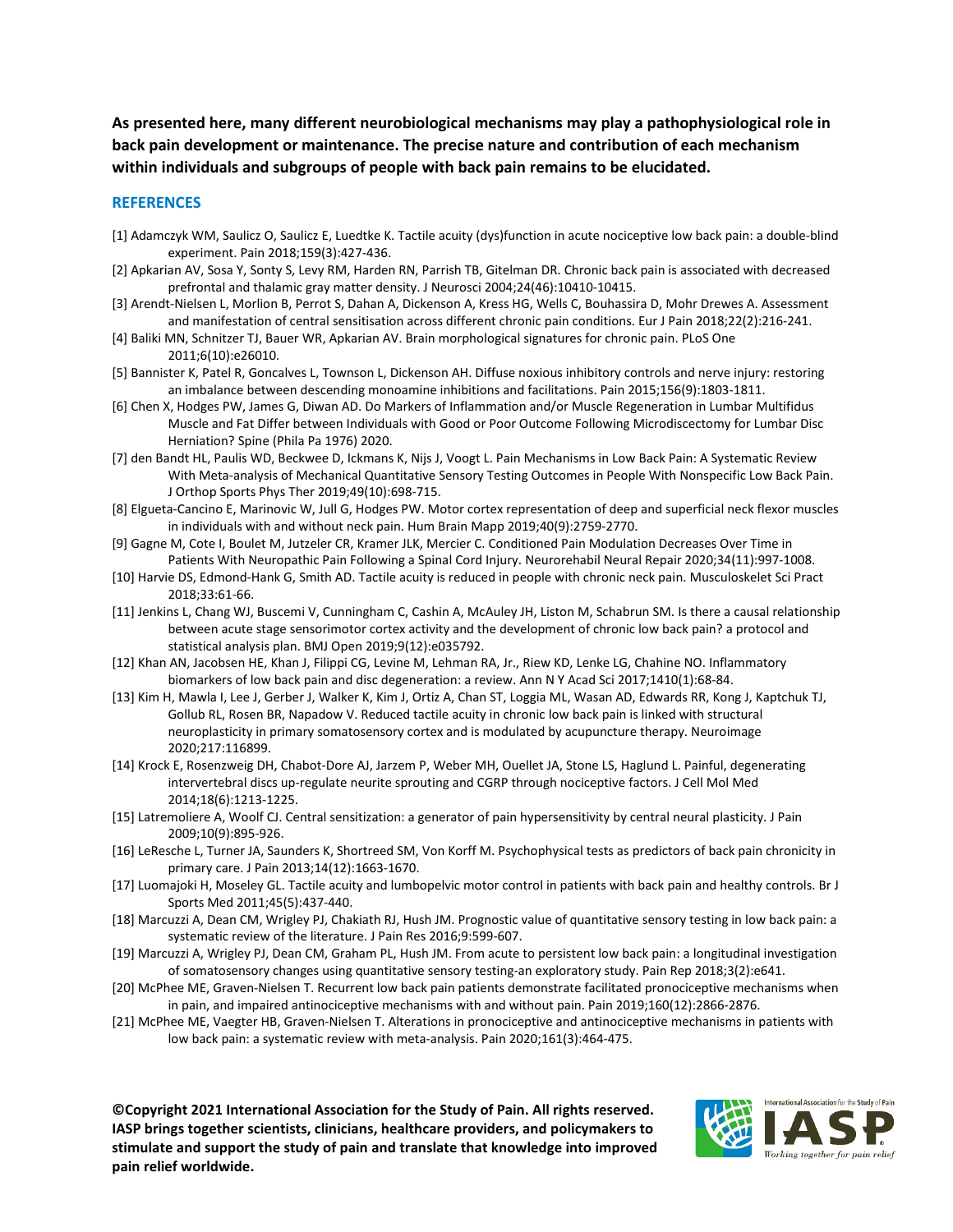- [22] Miyagi M, Ishikawa T, Kamoda H, Suzuki M, Murakami K, Shibayama M, Orita S, Eguchi Y, Arai G, Sakuma Y, Kubota G, Oikawa Y, Ozawa T, Aoki Y, Toyone T, Takahashi K, Inoue G, Kawakami M, Ohtori S. ISSLS prize winner: disc dynamic compression in rats produces long-lasting increases in inflammatory mediators in discs and induces long-lasting nerve injury and regeneration of the afferent fibers innervating discs: a pathomechanism for chronic discogenic low back pain. Spine (Phila Pa 1976) 2012;37(21):1810-1818.
- [23] Miyagi M, Millecamps M, Danco AT, Ohtori S, Takahashi K, Stone LS. ISSLS Prize winner: Increased innervation and sensory nervous system plasticity in a mouse model of low back pain due to intervertebral disc degeneration. Spine (Phila Pa 1976) 2014;39(17):1345-1354.
- [24] Moseley GL. I can't find it! Distorted body image and tactile dysfunction in patients with chronic back pain. Pain 2008;140(1):239-243.
- [25] Muller M, Curatolo M, Limacher A, Neziri AY, Treichel F, Battaglia M, Arendt-Nielsen L, Juni P. Predicting transition from acute to chronic low back pain with quantitative sensory tests-A prospective cohort study in the primary care setting. Eur J Pain 2019;23(5):894-907.
- [26] O'Neill S, Kjaer P, Graven-Nielsen T, Manniche C, Arendt-Nielsen L. Low pressure pain thresholds are associated with, but does not predispose for, low back pain. Eur Spine J 2011;20(12):2120-2125.
- [27] Ritchie C, Hendrikz J, Kenardy J, Sterling M. Derivation of a clinical prediction rule to identify both chronic moderate/severe disability and full recovery following whiplash injury. Pain 2013;154(10):2198-2206.
- [28] Schabrun SM, Elgueta-Cancino EL, Hodges PW. Smudging of the Motor Cortex Is Related to the Severity of Low Back Pain. Spine (Phila Pa 1976) 2017;42(15):1172-1178.
- [29] Seminowicz DA, Wideman TH, Naso L, Hatami-Khoroushahi Z, Fallatah S, Ware MA, Jarzem P, Bushnell MC, Shir Y, Ouellet JA, Stone LS. Effective treatment of chronic low back pain in humans reverses abnormal brain anatomy and function. J Neurosci 2011;31(20):7540-7550.
- [30] Shahidi B, Curran-Everett D, Maluf KS. Psychosocial, Physical, and Neurophysiological Risk Factors for Chronic Neck Pain: A Prospective Inception Cohort Study. J Pain 2015;16(12):1288-1299.
- [31] Slade GD, Sanders AE, Ohrbach R, Fillingim RB, Dubner R, Gracely RH, Bair E, Maixner W, Greenspan JD. Pressure pain thresholds fluctuate with, but do not usefully predict, the clinical course of painful temporomandibular disorder. Pain 2014;155(10):2134-2143.
- [32] Stanton TR, Moseley GL, Wong AYL, Kawchuk GN. Feeling stiffness in the back: a protective perceptual inference in chronic back pain. Sci Rep 2017;7(1):9681.
- [33] Sterling M, Jull G, Vicenzino B, Kenardy J, Darnell R. Physical and psychological factors predict outcome following whiplash injury. Pain 2005;114(1-2):141-148.
- [34] Thapa T, Graven-Nielsen T, Chipchase LS, Schabrun SM. Disruption of cortical synaptic homeostasis in individuals with chronic low back pain. Clin Neurophysiol 2018;129(5):1090-1096.
- [35] Tsao H, Galea MP, Hodges PW. Reorganization of the motor cortex is associated with postural control deficits in recurrent low back pain. Brain 2008;131(Pt 8):2161-2171.
- [36] Tu Y, Fu Z, Mao C, Falahpour M, Gollub RL, Park J, Wilson G, Napadow V, Gerber J, Chan ST, Edwards RR, Kaptchuk TJ, Liu T, Calhoun V, Rosen B, Kong J. Distinct thalamocortical network dynamics are associated with the pathophysiology of chronic low back pain. Nat Commun 2020;11(1):3948.
- [37] Tu Y, Jung M, Gollub RL, Napadow V, Gerber J, Ortiz A, Lang C, Mawla I, Shen W, Chan ST, Wasan AD, Edwards RR, Kaptchuk TJ, Rosen B, Kong J. Abnormal medial prefrontal cortex functional connectivity and its association with clinical symptoms in chronic low back pain. Pain 2019;160(6):1308-1318.
- [38] Yu R, Gollub RL, Spaeth R, Napadow V, Wasan A, Kong J. Disrupted functional connectivity of the periaqueductal gray in chronic low back pain. Neuroimage Clin 2014;6:100-108.
- [39] Yu S, Li W, Shen W, Edwards RR, Gollub RL, Wilson G, Park J, Ortiz A, Cao J, Gerber J, Mawla I, Chan ST, Lee J, Wasan AD, Napadow V, Kaptchuk TJ, Rosen B, Kong J. Impaired mesocorticolimbic connectivity underlies increased pain sensitivity in chronic low back pain. Neuroimage 2020;218:116969.

#### **AUTHORS**

Megan McPhee, MSc Center for Neuroplasticity and Pain (CNAP) Aalborg University, Denmark